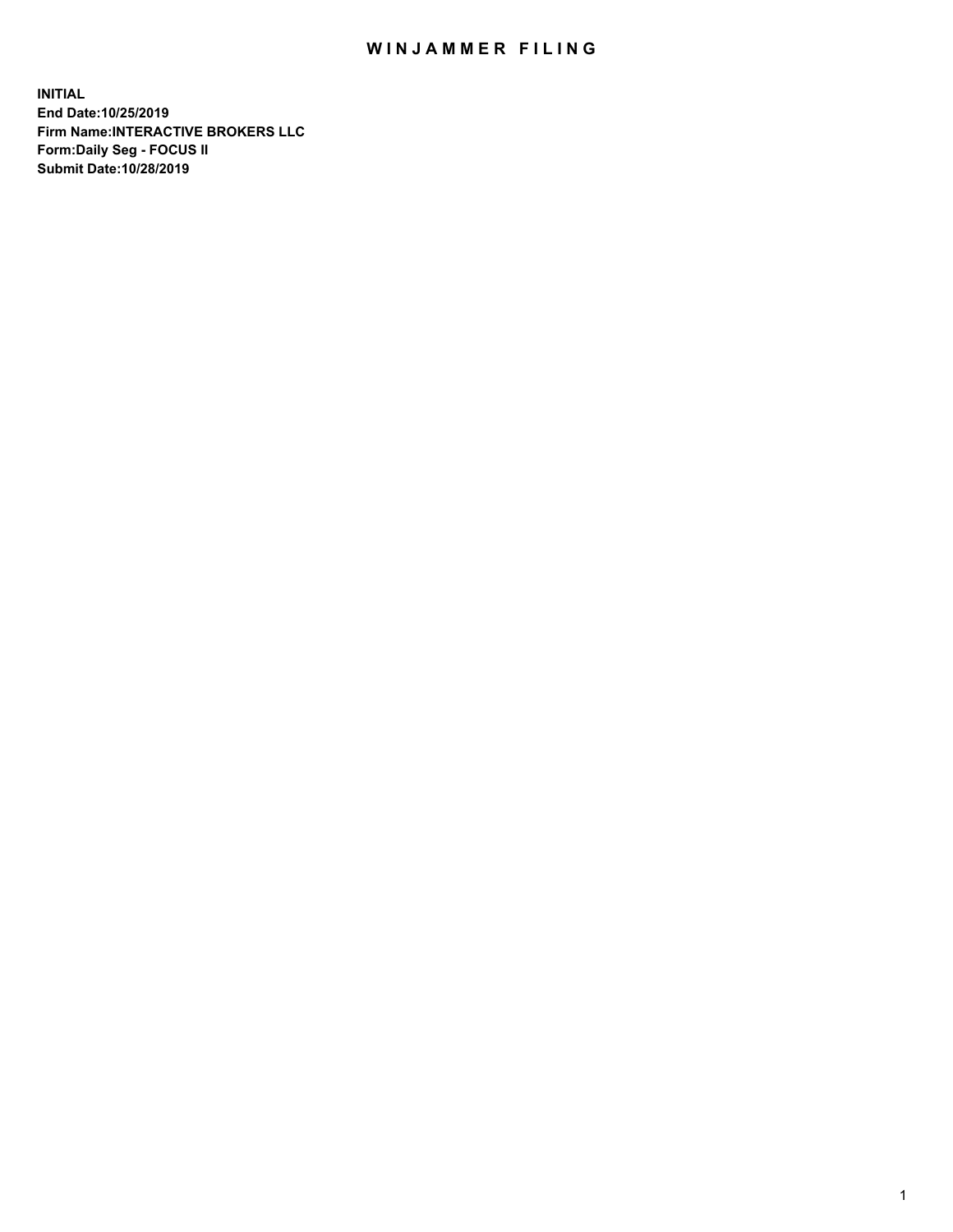**INITIAL End Date:10/25/2019 Firm Name:INTERACTIVE BROKERS LLC Form:Daily Seg - FOCUS II Submit Date:10/28/2019 Daily Segregation - Cover Page**

| Name of Company                                                                                                                                                                                                                                                                                                                | <b>INTERACTIVE BROKERS LLC</b>                                                                  |
|--------------------------------------------------------------------------------------------------------------------------------------------------------------------------------------------------------------------------------------------------------------------------------------------------------------------------------|-------------------------------------------------------------------------------------------------|
| <b>Contact Name</b>                                                                                                                                                                                                                                                                                                            | James Menicucci                                                                                 |
| <b>Contact Phone Number</b>                                                                                                                                                                                                                                                                                                    | 203-618-8085                                                                                    |
| <b>Contact Email Address</b>                                                                                                                                                                                                                                                                                                   | jmenicucci@interactivebrokers.c<br>om                                                           |
| FCM's Customer Segregated Funds Residual Interest Target (choose one):<br>a. Minimum dollar amount: ; or<br>b. Minimum percentage of customer segregated funds required:%; or<br>c. Dollar amount range between: and; or<br>d. Percentage range of customer segregated funds required between:% and%.                          | $\overline{\mathbf{0}}$<br>$\overline{\mathbf{0}}$<br>155,000,000 245,000,000<br>0 <sub>0</sub> |
| FCM's Customer Secured Amount Funds Residual Interest Target (choose one):<br>a. Minimum dollar amount: ; or<br>b. Minimum percentage of customer secured funds required:% ; or<br>c. Dollar amount range between: and; or<br>d. Percentage range of customer secured funds required between:% and%.                           | $\overline{\mathbf{0}}$<br>$\overline{\mathbf{0}}$<br>80,000,000 120,000,000<br>0 <sub>0</sub>  |
| FCM's Cleared Swaps Customer Collateral Residual Interest Target (choose one):<br>a. Minimum dollar amount: ; or<br>b. Minimum percentage of cleared swaps customer collateral required:% ; or<br>c. Dollar amount range between: and; or<br>d. Percentage range of cleared swaps customer collateral required between:% and%. | $\overline{\mathbf{0}}$<br>$\underline{\mathbf{0}}$<br>0 <sub>0</sub><br>0 <sub>0</sub>         |

Attach supporting documents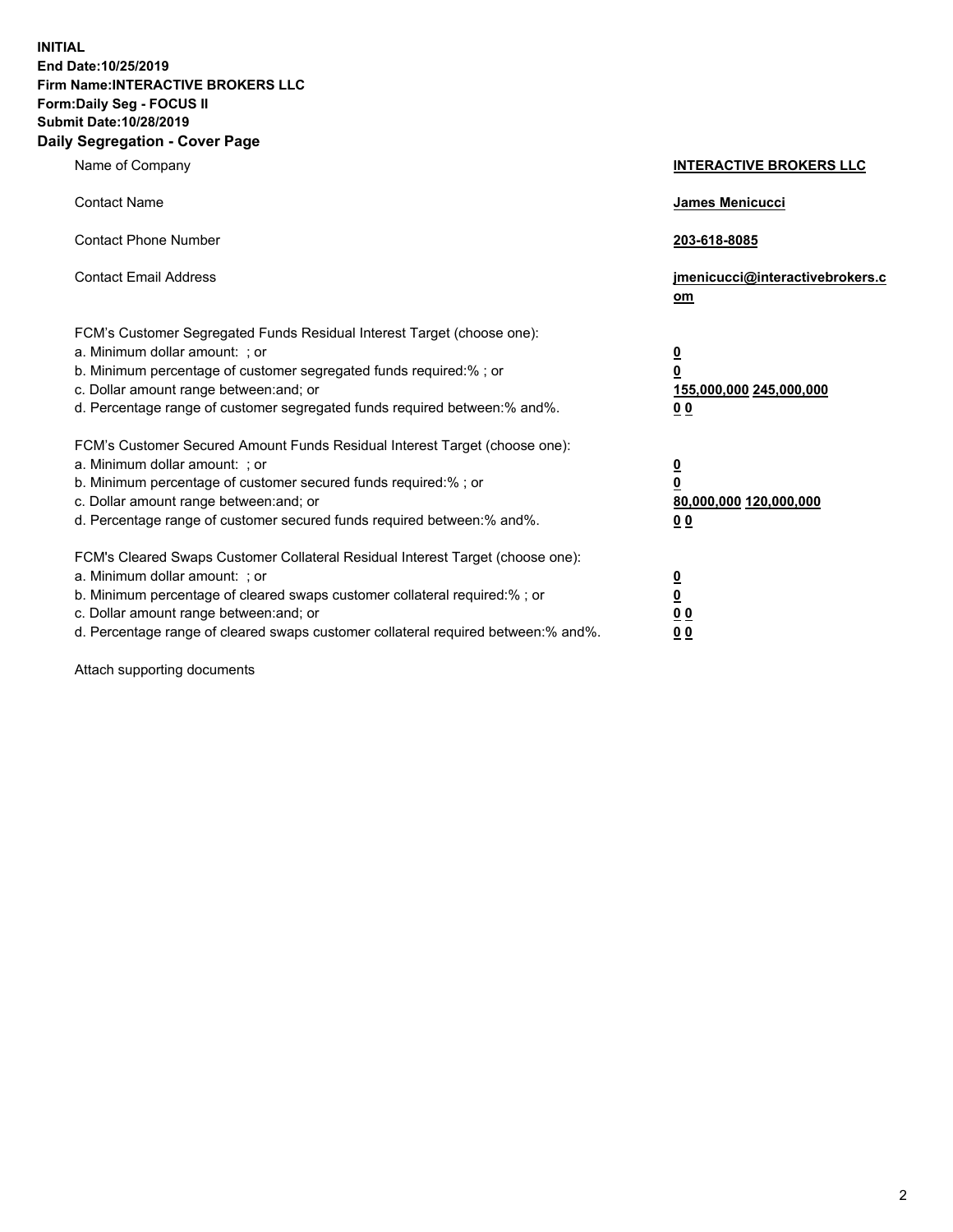## **INITIAL End Date:10/25/2019 Firm Name:INTERACTIVE BROKERS LLC Form:Daily Seg - FOCUS II Submit Date:10/28/2019 Daily Segregation - Secured Amounts**

|     | Daily Segregation - Secured Amounts                                                                  |                                                |
|-----|------------------------------------------------------------------------------------------------------|------------------------------------------------|
|     | Foreign Futures and Foreign Options Secured Amounts                                                  |                                                |
|     | Amount required to be set aside pursuant to law, rule or regulation of a foreign                     | $0$ [7305]                                     |
|     | government or a rule of a self-regulatory organization authorized thereunder                         |                                                |
| 1.  | Net ledger balance - Foreign Futures and Foreign Option Trading - All Customers                      |                                                |
|     | A. Cash                                                                                              | 491,036,561 [7315]                             |
|     | B. Securities (at market)                                                                            | $0$ [7317]                                     |
| 2.  | Net unrealized profit (loss) in open futures contracts traded on a foreign board of trade            | 7,725,342 [7325]                               |
| 3.  | Exchange traded options                                                                              |                                                |
|     | a. Market value of open option contracts purchased on a foreign board of trade                       | <b>51,845</b> [7335]                           |
|     | b. Market value of open contracts granted (sold) on a foreign board of trade                         | -29,438 [7337]                                 |
| 4.  | Net equity (deficit) (add lines 1. 2. and 3.)                                                        | 498,784,310 [7345]                             |
| 5.  | Account liquidating to a deficit and account with a debit balances - gross amount                    | 9,135 [7351]                                   |
|     | Less: amount offset by customer owned securities                                                     | 0 [7352] <b>9,135</b> [7354]                   |
| 6.  | Amount required to be set aside as the secured amount - Net Liquidating Equity                       | 498,793,445 [7355]                             |
|     | Method (add lines 4 and 5)                                                                           |                                                |
| 7.  | Greater of amount required to be set aside pursuant to foreign jurisdiction (above) or line          | 498,793,445 [7360]                             |
|     | 6.                                                                                                   |                                                |
|     | FUNDS DEPOSITED IN SEPARATE REGULATION 30.7 ACCOUNTS                                                 |                                                |
| 1.  | Cash in banks                                                                                        |                                                |
|     | A. Banks located in the United States                                                                | 39,506,380 [7500]                              |
|     | B. Other banks qualified under Regulation 30.7                                                       | 0 [7520] 39,506,380 [7530]                     |
| 2.  | <b>Securities</b>                                                                                    |                                                |
|     | A. In safekeeping with banks located in the United States                                            | 492,532,688 [7540]                             |
|     | B. In safekeeping with other banks qualified under Regulation 30.7                                   | 0 [7560] 492,532,688 [7570]                    |
| 3.  | Equities with registered futures commission merchants                                                |                                                |
|     | A. Cash                                                                                              | $0$ [7580]                                     |
|     | <b>B.</b> Securities                                                                                 | $0$ [7590]                                     |
|     | C. Unrealized gain (loss) on open futures contracts                                                  | $0$ [7600]                                     |
|     | D. Value of long option contracts                                                                    | $0$ [7610]                                     |
|     | E. Value of short option contracts                                                                   | 0 [7615] 0 [7620]                              |
| 4.  | Amounts held by clearing organizations of foreign boards of trade                                    |                                                |
|     | A. Cash                                                                                              | $0$ [7640]                                     |
|     | <b>B.</b> Securities                                                                                 | $0$ [7650]                                     |
|     |                                                                                                      |                                                |
|     | C. Amount due to (from) clearing organization - daily variation<br>D. Value of long option contracts | $0$ [7660]                                     |
|     |                                                                                                      | $0$ [7670]                                     |
| 5.  | E. Value of short option contracts                                                                   | 0 [7675] 0 [7680]                              |
|     | Amounts held by members of foreign boards of trade                                                   |                                                |
|     | A. Cash                                                                                              | 92,548,486 [7700]                              |
|     | <b>B.</b> Securities                                                                                 | $0$ [7710]                                     |
|     | C. Unrealized gain (loss) on open futures contracts                                                  | $-3,121,888$ [7720]                            |
|     | D. Value of long option contracts                                                                    | 51,845 [7730]                                  |
|     | E. Value of short option contracts                                                                   | <u>-29,438</u> [7735] <u>89,449,005</u> [7740] |
| 6.  | Amounts with other depositories designated by a foreign board of trade                               | $0$ [7760]                                     |
| 7.  | Segregated funds on hand                                                                             | $0$ [7765]                                     |
| 8.  | Total funds in separate section 30.7 accounts                                                        | 621,488,073 [7770]                             |
| 9.  | Excess (deficiency) Set Aside for Secured Amount (subtract line 7 Secured Statement                  | 122,694,628 [7380]                             |
|     | Page 1 from Line 8)                                                                                  |                                                |
| 10. | Management Target Amount for Excess funds in separate section 30.7 accounts                          | 80,000,000 [7780]                              |
| 11. | Excess (deficiency) funds in separate 30.7 accounts over (under) Management Target                   | 42,694,628 [7785]                              |
|     |                                                                                                      |                                                |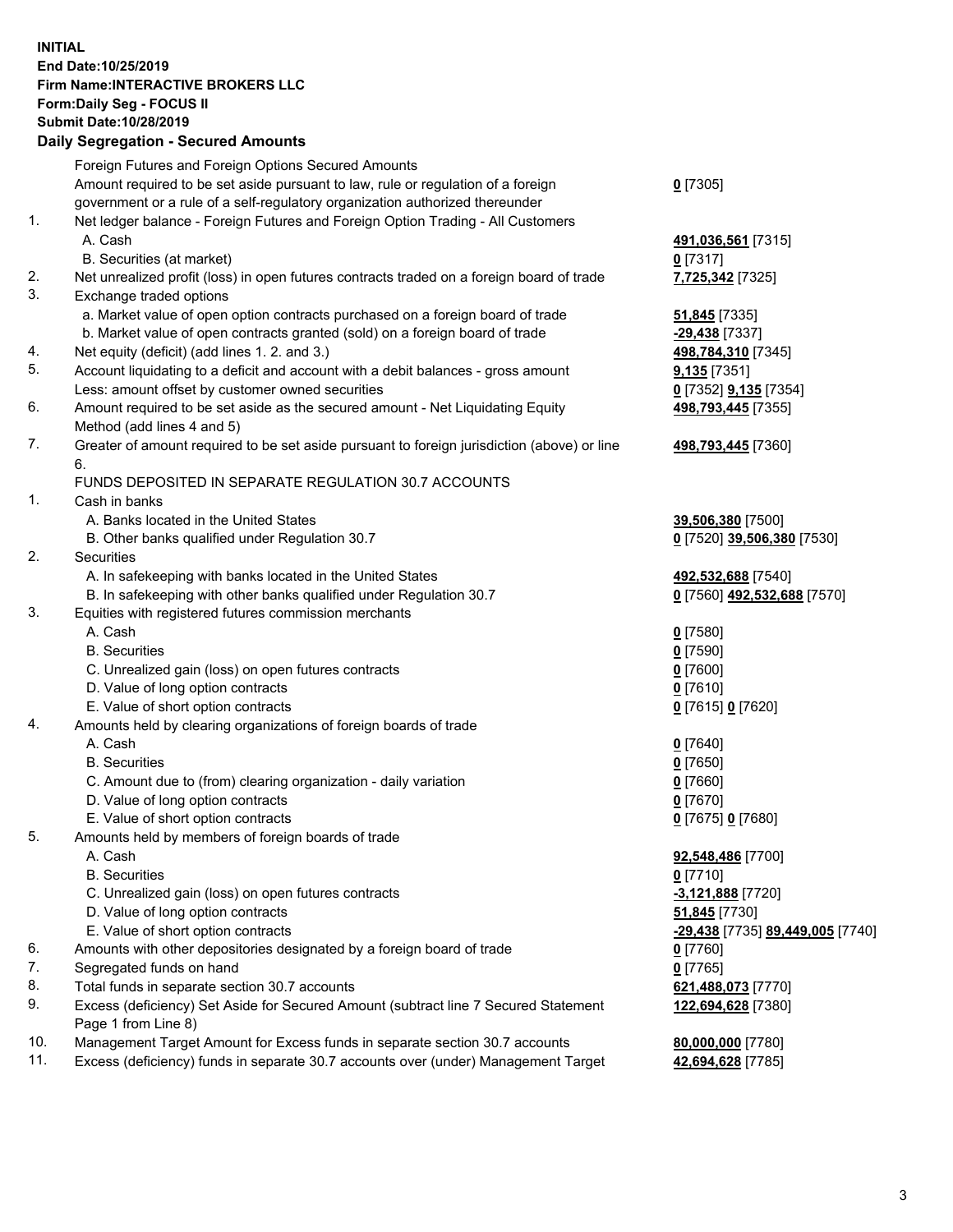**INITIAL End Date:10/25/2019 Firm Name:INTERACTIVE BROKERS LLC Form:Daily Seg - FOCUS II Submit Date:10/28/2019 Daily Segregation - Segregation Statement** SEGREGATION REQUIREMENTS(Section 4d(2) of the CEAct) 1. Net ledger balance A. Cash **4,090,746,216** [7010] B. Securities (at market) **0** [7020] 2. Net unrealized profit (loss) in open futures contracts traded on a contract market **-17,925,029** [7030] 3. Exchange traded options A. Add market value of open option contracts purchased on a contract market **176,244,915** [7032] B. Deduct market value of open option contracts granted (sold) on a contract market **-174,633,637** [7033] 4. Net equity (deficit) (add lines 1, 2 and 3) **4,074,432,465** [7040] 5. Accounts liquidating to a deficit and accounts with debit balances - gross amount **1,063,990** [7045] Less: amount offset by customer securities **0** [7047] **1,063,990** [7050] 6. Amount required to be segregated (add lines 4 and 5) **4,075,496,455** [7060] FUNDS IN SEGREGATED ACCOUNTS 7. Deposited in segregated funds bank accounts A. Cash **981,120,192** [7070] B. Securities representing investments of customers' funds (at market) **2,027,908,340** [7080] C. Securities held for particular customers or option customers in lieu of cash (at market) **0** [7090] 8. Margins on deposit with derivatives clearing organizations of contract markets A. Cash **2,717,287** [7100] B. Securities representing investments of customers' funds (at market) **1,270,950,653** [7110] C. Securities held for particular customers or option customers in lieu of cash (at market) **0** [7120] 9. Net settlement from (to) derivatives clearing organizations of contract markets **-4,693,371** [7130] 10. Exchange traded options A. Value of open long option contracts **176,217,878** [7132] B. Value of open short option contracts **-174,655,281** [7133] 11. Net equities with other FCMs A. Net liquidating equity **0** [7140] B. Securities representing investments of customers' funds (at market) **0** [7160] C. Securities held for particular customers or option customers in lieu of cash (at market) **0** [7170] 12. Segregated funds on hand **0** [7150] 13. Total amount in segregation (add lines 7 through 12) **4,279,565,698** [7180] 14. Excess (deficiency) funds in segregation (subtract line 6 from line 13) **204,069,243** [7190] 15. Management Target Amount for Excess funds in segregation **155,000,000** [7194] **49,069,243** [7198]

16. Excess (deficiency) funds in segregation over (under) Management Target Amount Excess